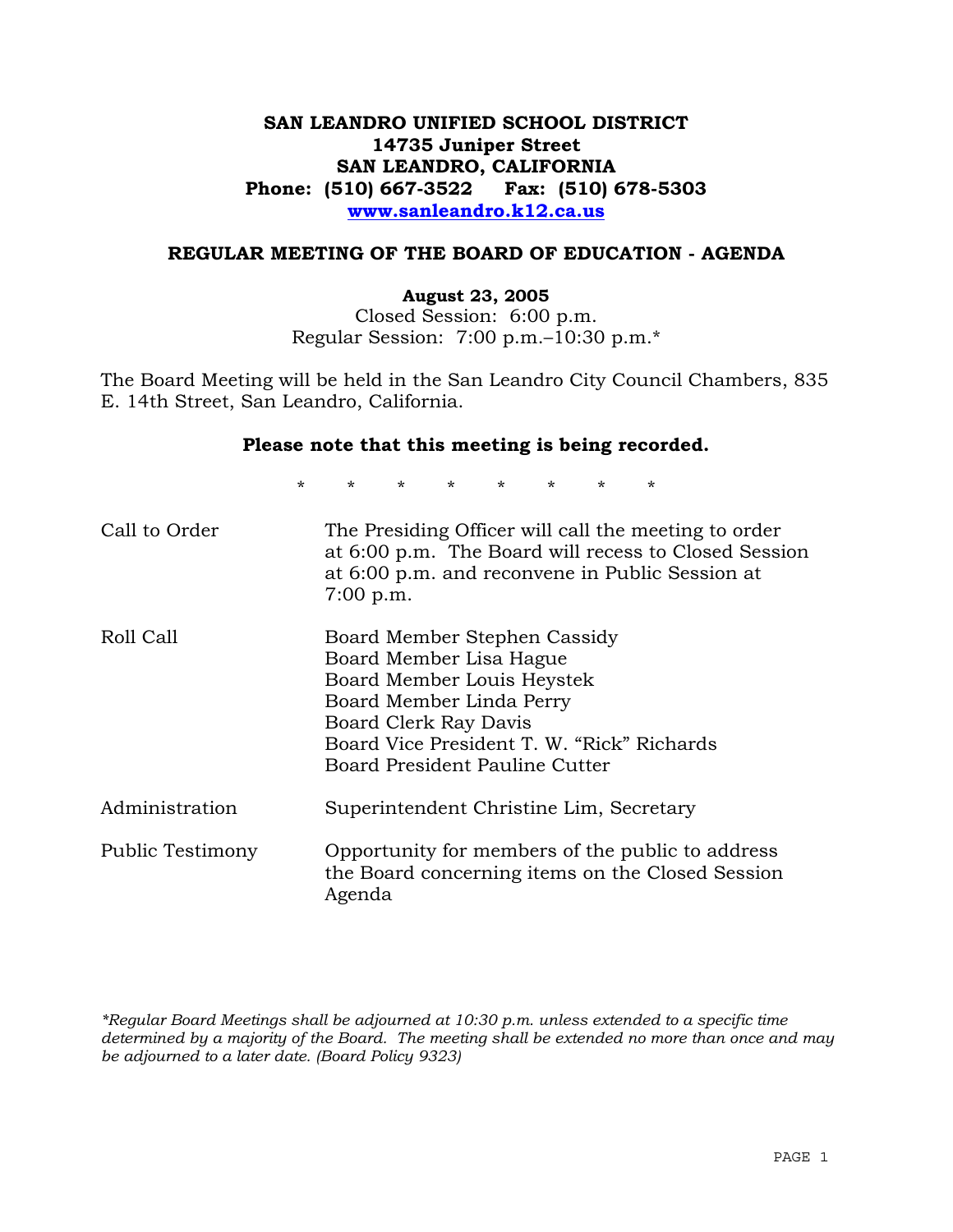Prior to the Public Session, the Board will meet in Closed Session pursuant to Government Code Sections 54957, 54957.6, 54956.9(b).

- a) Public Employee Performance Evaluation, Title: Superintendent
- b) Public Employee Discipline/Dismissal/Release
- c) Conference with Labor Negotiator
	- Unrepresented Employees:
		- Assistant Superintendent of Business Services
		- Assistant Superintendent of Educational Services
- d) Conference with Legal Counsel Anticipated Litigation Significant Exposure to Litigation
- e) Public Employee Appointment Title: Vice Principal at high school; and Accounting Manager

| Report Closed<br><b>Session Action</b> | Motion __________ Second __________ Vote ________ |                                                                                                                                                                                                                                                                                                                                                                                                                                                                                                                                                                                                                                                                                                                                                                                                                                                                                                                                                                                                                        |
|----------------------------------------|---------------------------------------------------|------------------------------------------------------------------------------------------------------------------------------------------------------------------------------------------------------------------------------------------------------------------------------------------------------------------------------------------------------------------------------------------------------------------------------------------------------------------------------------------------------------------------------------------------------------------------------------------------------------------------------------------------------------------------------------------------------------------------------------------------------------------------------------------------------------------------------------------------------------------------------------------------------------------------------------------------------------------------------------------------------------------------|
| Pledge of Allegiance                   |                                                   |                                                                                                                                                                                                                                                                                                                                                                                                                                                                                                                                                                                                                                                                                                                                                                                                                                                                                                                                                                                                                        |
| Approve Agenda                         | Motion __________ Second __________ Vote ________ | Approve the Regular Meeting Agenda of August 23, 2005                                                                                                                                                                                                                                                                                                                                                                                                                                                                                                                                                                                                                                                                                                                                                                                                                                                                                                                                                                  |
| Legal Statement                        | 54954.2(a)                                        | Members of the audience who wish to address the<br>Board are asked to complete the yellow card available at<br>the entrance and submit it to the Board's Administrative<br>Assistant. Speakers who have completed the card will be<br>called when the item is reached on the agenda or, for<br>non-agenda items, during the Public Testimony. Cards<br>are to be turned in before the item is reached on the<br>agenda. Please note that this meeting is being recorded.<br>State law prohibits the Board of Education from taking<br>any action on or discussing items that are not on the<br>posted agenda except to A) briefly respond to statements<br>made or questions posed by the public in attendance; B)<br>ask questions for clarification; C) provide a reference to a<br>staff member or other resource for factual information in<br>response to the inquiry; or D) ask a staff member to<br>report back on the matter at the next meeting and/or put<br>it on a future agenda. (Government Code Section |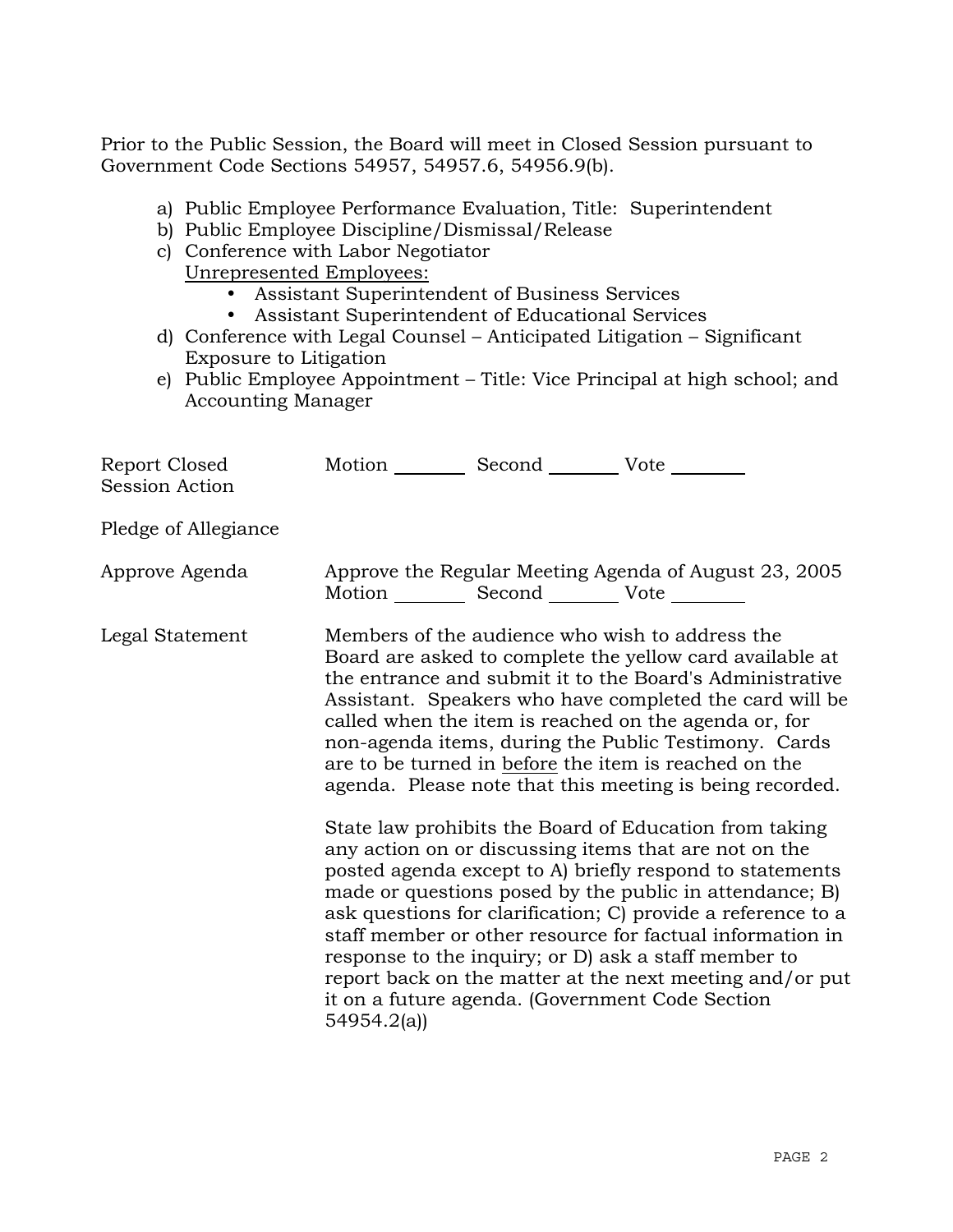# **PRESENTATIONS**

- \* Laura Leventer, Assistant Director of Accountability and Human Resources and Debbie Wong, Director of Curriculum will share information and analysis on the Spring 2005 California High School Exit Exam (CAHSEE) results.
- \* Amy Furtado, San Leandro High School Principal, will address the Safety at San Leandro High School.
- \* Leon Glaster, Assistant Superintendent, Business Services will present an update on current non Measure A facilities projects.

# **PUBLIC TESTIMONY ON NON-AGENDA ITEMS**

**REPORTS** Correspondence Superintendent's Report Board Committee Reports

- Communication
- Facilities/Technology
- Board Representatives' Reports
	- San Leandro Collaborative

# **CONSENT ITEMS**

These items are considered routine and may be enacted by a single motion. At the request of any member of the Board, any item on the consent agenda shall be removed and given individual consideration for action as a regular agenda item.

#### General Services

| $1.1 - C$                                          | <b>Staff Recommendation:</b>                                                                                                                                              |  |
|----------------------------------------------------|---------------------------------------------------------------------------------------------------------------------------------------------------------------------------|--|
| Approval of Board                                  | Approve the minutes of the regular board meeting                                                                                                                          |  |
| Minutes – August 9,                                | held on August 9, 2005.                                                                                                                                                   |  |
| 2005                                               | Motion Second Vote                                                                                                                                                        |  |
| $1.2-C$                                            | <b>Staff Recommendation:</b>                                                                                                                                              |  |
| Approval of Board                                  | Approve the minutes of the regular board meeting                                                                                                                          |  |
| Minutes $-$ August 11,                             | held on August 11, 2005.                                                                                                                                                  |  |
| 2005                                               | Motion ______ Second ________ Vote ______                                                                                                                                 |  |
| $1.3-C$<br>Resolution #05-37<br>Board Compensation | <b>Staff Recommendation:</b><br>Adopt Resolution #05-37 to certify that Board<br>Member Louis Heystek was absent from the<br>August 9, 2005 Board meeting due to illness. |  |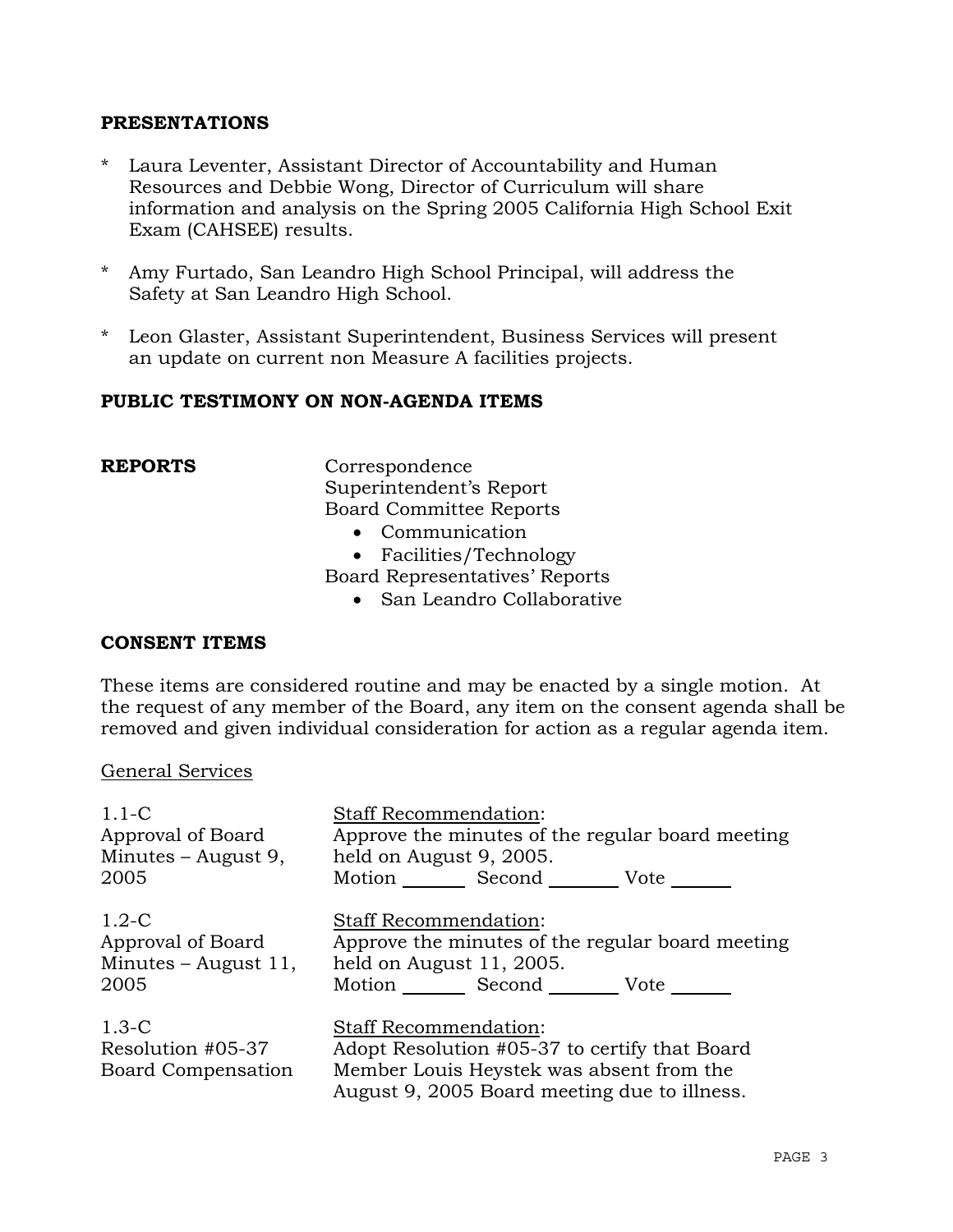Motion Second Vote Human Resources 2.1-C Acceptance of Personnel Report Staff Recommendation: Accept Personnel Report as submitted. Motion Second Vote 2.2-C Renewal of Student Teaching Agreements Staff Recommendation: Approve the renewal of the Student Teaching Agreements between the District and San Francisco University. Motion Second Vote 2.3-C Certificated District Intern to Receive Preliminary Teaching Credential Staff Recommendation: Approve one candidate for a Preliminary Teaching Credential pursuant to Education Code 44259. Motion Second Vote Educational Services 3.1-C Acceptance of Donations Staff Recommendation: Approve the acceptance of gifts to the District as follows: San Leandro High School • \$200 for auto shop and wood shop supplies from Stephen Cassidy San Leandro District Office • Mac Powerbook and accessories from Patricia Dickson Motion Second Vote 3.2-C Certificated Administrators to Serve on Administrative Panel Hearings for the 2005- 2006 School Year. Staff Recommendation: Approve the Certificated Administrators to serve on Administrative Panel Hearings for the 2005- 2006 school year. Motion Second Vote \_\_\_\_\_\_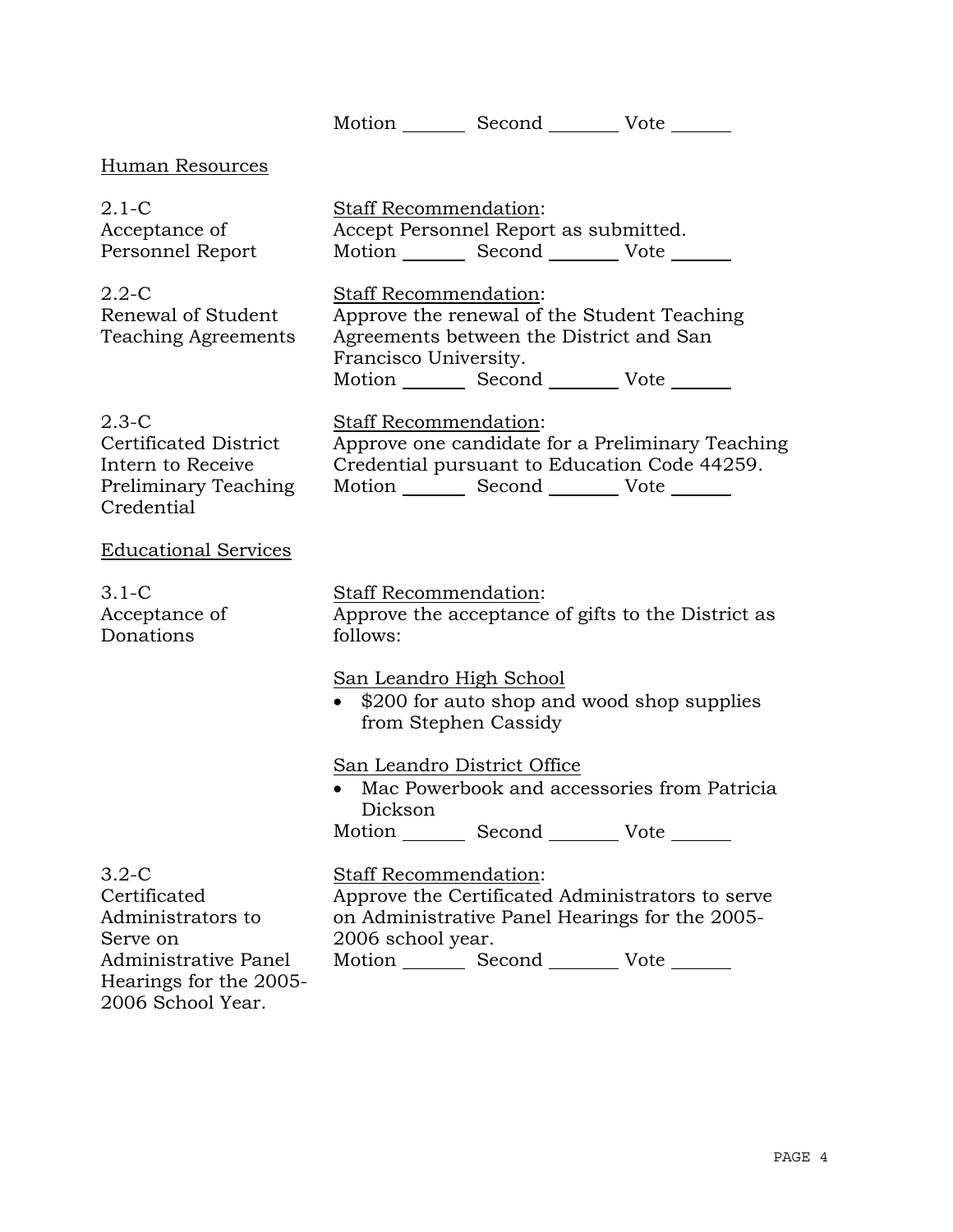| $3.3-C$            | <b>Staff Recommendation:</b>               |        |      |
|--------------------|--------------------------------------------|--------|------|
| San Leandro Adult  | Approve the San Leandro Adult Education    |        |      |
| School Courses for | Courses for the 2005-2006 school year for  |        |      |
| 2005-2006          | submission to the California Department of |        |      |
|                    | Education.                                 |        |      |
|                    | Motion                                     | Second | Vote |

# Business, Operations and Facilities

| $4.1 - C$                                                                      | Staff Recommendation:                                                                                                                                                                                                                                                |
|--------------------------------------------------------------------------------|----------------------------------------------------------------------------------------------------------------------------------------------------------------------------------------------------------------------------------------------------------------------|
| Liability Claim                                                                | Approve to deny the claim presented based on                                                                                                                                                                                                                         |
| Submitted to San                                                               | District procedures regarding personal property                                                                                                                                                                                                                      |
| Leandro Unified School                                                         | (N.5.b of the Administrators Guidebook.)                                                                                                                                                                                                                             |
| District                                                                       | Motion _________ Second __________ Vote _______                                                                                                                                                                                                                      |
| $4.2-C$                                                                        | Staff Recommendation:                                                                                                                                                                                                                                                |
| Resolution #05-38 to                                                           | Adopt Resolution #05-38 to declare certain                                                                                                                                                                                                                           |
| Declare Certain                                                                | equipment surplus and/or obsolete due to the age                                                                                                                                                                                                                     |
| Equipment Surplus                                                              | and condition of the designated equipment.                                                                                                                                                                                                                           |
| and/or Obsolete.                                                               | Motion _________ Second __________ Vote _______                                                                                                                                                                                                                      |
| $4.3-C$<br>Change Order #3, site<br>Improvements to John<br>Muir Middle School | Staff Recommendation:<br>Approve Change Order #3 for McGuire and Hester<br>Construction Co., for the John Muir Middle<br>School Site Improvement Project, Bid Package No.<br>$05-01.$<br>Motion _________ Second __________ Vote _______                             |
| $4.4-C$<br>Change Order #1,<br>Bancroft Middle School                          | <b>Staff Recommendation:</b><br>Approve Change Order #1 for Gold Spring<br>International, Inc., for the Bancroft Middle School<br>gymnasium renovation and lighting improvement<br>project, Bid Package No. 05 09.<br>Motion _________ Second _________ Vote _______ |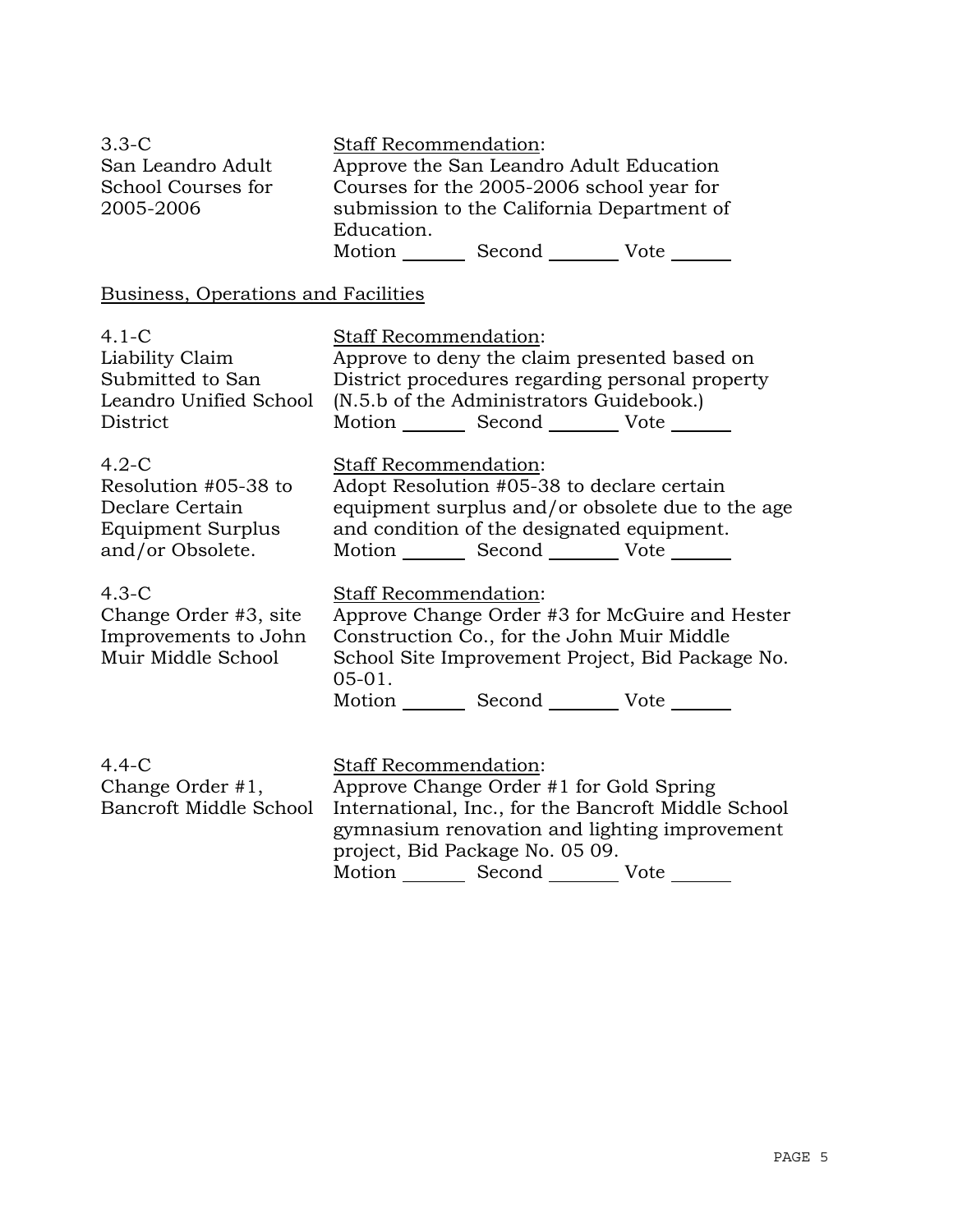# **ACTION ITEMS**

These items are presented for action at this time. Some may have been reviewed at a previous meeting.

# Human Resources

| $2.1 - A$<br><b>Extension of Contract</b><br>for Assistant | <b>Staff Recommendation:</b><br>Approve the Superintendent's recommendation to<br>extend the term of the employee contract between |  |  |  |
|------------------------------------------------------------|------------------------------------------------------------------------------------------------------------------------------------|--|--|--|
| Superintendent,                                            | the District and the Assistant Superintendent,                                                                                     |  |  |  |
| <b>Business Services</b>                                   | Business Services through June 30, 2007.                                                                                           |  |  |  |
|                                                            | Motion Second Vote                                                                                                                 |  |  |  |
| $2.2-A$                                                    | <b>Staff Recommendation:</b>                                                                                                       |  |  |  |
| <b>Employee Contract</b>                                   | Approve the employment contract between the                                                                                        |  |  |  |
| between the San                                            | San Leandro Unified School District and the                                                                                        |  |  |  |
| Leandro Unified School                                     | Assistant Superintendent, Educational Services                                                                                     |  |  |  |
| District and the                                           | through June 30, 2007.                                                                                                             |  |  |  |
| Assistant                                                  | Motion Second Vote                                                                                                                 |  |  |  |
| Superintendent,                                            |                                                                                                                                    |  |  |  |
| <b>Educational Services</b>                                |                                                                                                                                    |  |  |  |

# **CONFERENCE**

These items are submitted for advance planning and to assist the Board in establishing future agenda items. The Board may, however, take action on the following:

# General Services

| $1.1-CF$                | <b>Staff Recommendation:</b>                        |                                  |      |  |
|-------------------------|-----------------------------------------------------|----------------------------------|------|--|
| Rescheduling of the     | The Board will discuss and consider rescheduling    |                                  |      |  |
| October 4, 2005 Board   | the October 4, 2005 Board Meeting due to Rosh       |                                  |      |  |
| Meeting                 | Hashanah.                                           |                                  |      |  |
|                         |                                                     | Motion Second Vote               |      |  |
| Human Resources         |                                                     |                                  |      |  |
| $2.1 - CF$              | <b>Staff Recommendation:</b>                        |                                  |      |  |
| Teaching Vice Principal | The Board will discuss and consider the approval    |                                  |      |  |
| at Bancroft Middle      | of a shift of .10 FTE to the administrative portion |                                  |      |  |
| School                  | of the Teaching Vice Principal assignment at        |                                  |      |  |
|                         | Bancroft Middle School.                             |                                  |      |  |
|                         |                                                     | Motion __________ Second _______ | Vote |  |